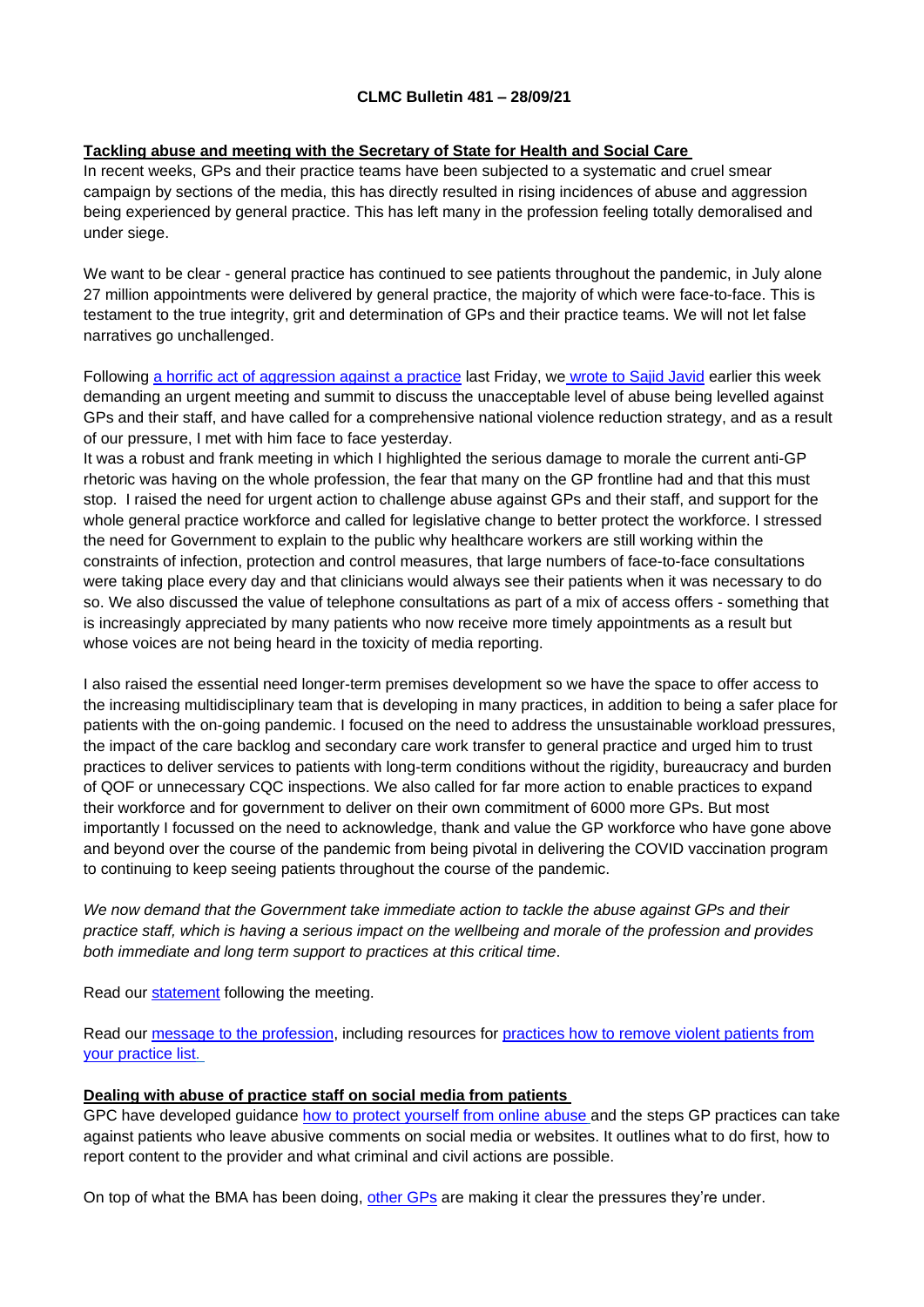NHS Confederation is also showing their support in their statement ['Standing](https://www.nhsconfed.org/news/standing-primary-care) with primary care' where they 'stand unwaveringly in support of the vital contribution of our primary care members'.

Following increasing instances of GPs being scapegoated by the media and rising instances of abuse against GPs and their staff, we are asking members to use our **[template](https://bma-mail.org.uk/t/JVX-7JQ76-JCJOU4-4KLUIY-1/c.aspx) letter** to write to your local MP to outline the current pressures being faced by GPs across the country.

## **Media intrusion**

GPC are aware that with the intense national media vilification of General Practice some journalists are approaching local practices directly for comment. There is no obligation to respond to the media. If practices would like guidance about a specific situation they can reach the BMA media team at Media Office [MediaOffice@bma.org.uk.](mailto:MediaOffice@bma.org.uk) We are also concerned that some publications will send photographers to practices looking for photos designed to support their narrative of primary care being hard to access. The Editor's Code of Conduct which guides the practice of press organisations in the UK says that journalists should identify themselves when asked to do so and *that no journalists should operate on healthcare property without permission*, this applies to photographers as well. So if practice staff see a possible photographer who is not welcome then the best advice is to ask them to identify themselves and then ask them to leave.

## Media

Reported on by [Chronicle](https://www.chroniclelive.co.uk/news/uk-news/attack-doctors-surgery-leads-calls-21607725) live, The Daily [Telegraph](https://www.telegraph.co.uk/news/2021/09/21/doctors-suffering-wave-abuse-lack-face-to-face-appointments/) (print and online), [Express](https://www.express.co.uk/life-style/health/1494771/gp-doctor-appointments-unlikely-return-pre-covid-levels) (print and online), [Yahoo](https://uk.news.yahoo.com/doctors-suffering-wave-abuse-over-202745372.html?guccounter=1) [news,](https://uk.news.yahoo.com/doctors-suffering-wave-abuse-over-202745372.html?guccounter=1) Nursing [Standard,](https://rcni.com/nursing-standard/newsroom/news/bma-calls-tougher-custodial-sentences-following-violence-against-manchester-gp-staff-178386) Mail [Online,](https://www.dailymail.co.uk/wires/pa/article-10012687/BMA-urges-Sajid-Javid-tackle-abuse-GPs.html?ns_mchannel=rss&ns_campaign=1490&ito=1490) and in multiple regional titles including London [Economic,](https://www.thelondoneconomic.com/news/bma-slams-govt-for-failing-to-tackle-abuse-and-media-scapegoating-of-gps-291488/) [Evening](https://www.standard.co.uk/news/uk/gps-bma-sajid-javid-government-health-secretary-b956467.html) [Standard,](https://www.standard.co.uk/news/uk/gps-bma-sajid-javid-government-health-secretary-b956467.html) [BasildonEcho,](https://www.echo-news.co.uk/news/national/19594399.bma-urges-sajid-javid-tackle-abuse-gps/?ref=rss) [LancsLive,](https://www.lancs.live/news/lancashire-news/lancashire-doctor-warns-gps-walk-21644775) [Management](https://managementinpractice.com/news/bma-increase-sentence-for-assaulting-emergency-workers-over-rising-gp-abuse/) in Practice, on [LBC,](https://twitter.com/LBC/status/1440660102399229960?s=20) Shields Gazette (print), Sunderland Echo (print), [BirminghamLive,](https://www.birminghammail.co.uk/black-country/residents-sandwell-face-bigger-wait-21639539) the [Express,](https://www.express.co.uk/life-style/health/1494771/gp-doctor-appointments-unlikely-return-pre-covid-levels) [Daily](https://www.dailymail.co.uk/news/article-10016079/Get-used-UKs-GP-says-face-face-appointments-WONT-pre-pandemic-levels.html) Mail, [Pulse,](https://www.pulsetoday.co.uk/news/workload/gps-call-on-hospital-colleagues-to-stop-perpetuating-myth-gps-are-lazy/) [Pulse,](https://www.pulsetoday.co.uk/news/practice-life/dr-nikki-kanani-invites-manchester-gp-practice-to-help-prevent-future-attacks/) the Clinical [Services](https://www.clinicalservicesjournal.com/story/36570/bma-urges-health-secretary-to-act-on-abuse-of-gps) Journal, [GM](https://www.gmjournal.co.uk/government-must-act-to-protect-gps-from-abuse-says-bma) [Journal,](https://www.gmjournal.co.uk/government-must-act-to-protect-gps-from-abuse-says-bma) Nursing in [Practice,](https://www.nursinginpractice.com/views/dont-feed-practices-on-secondary-cares-scraps/) and on local radio stations.

## **Support your surgery campaign**

The BMA has been campaigning consistently and vociferously in defence of GPs and their staff over the summer with our Support Your Surgery [campaign](https://www.bma.org.uk/advice-and-support/covid-19/gp-practices/support-your-surgery) to get the backing of patients to make the changes to primary care that are so urgently needed and to help them [understand](https://www.bma.org.uk/media/4532/bma-why-are-gps-needing-to-work-differently-poster-sept-2021.pdf) why we still need to work in the way we have been [doing,](https://www.bma.org.uk/media/4532/bma-why-are-gps-needing-to-work-differently-poster-sept-2021.pdf) primarily to protect them from infection.

Please continue to show your support by signing the **[Support](https://e-activist.com/page/88027/petition/1) Your Surgery petition** and sharing it with colleagues, friends, and families. The petition is just one element of the campaign but is a way of putting pressure on the Government to properly support general practice.

We have produced a **GP campaign factsheet** that can be used to rebut the misinformation being published in the media and to proactively include in social media posts, letters to the local press or MPs. Please do all you can to help us defend and support general practice at this critical time.

You can also get involved in the [#SupportYourSurgery](https://twitter.com/hashtag/SupportYourSurgery?src=hashtag) social media discussion**.** Many GPs and patients are sharing their support for each other and practices across social media. This will help us reach as many people with the campaign as possible.

## **GPC UK meeting update**

GPC UK met yesterday in its first meeting of the new session and where new members were welcomed to the committee for the year ahead.

The main item of discussion was the recent shocking rise in cases of abuse and aggression being directed at GPs and practice teams, fuelled by false narratives put forward by sections of media. The committee discussed the actions urgently needed to tackle the abuse against GPs and their staff and to support the. I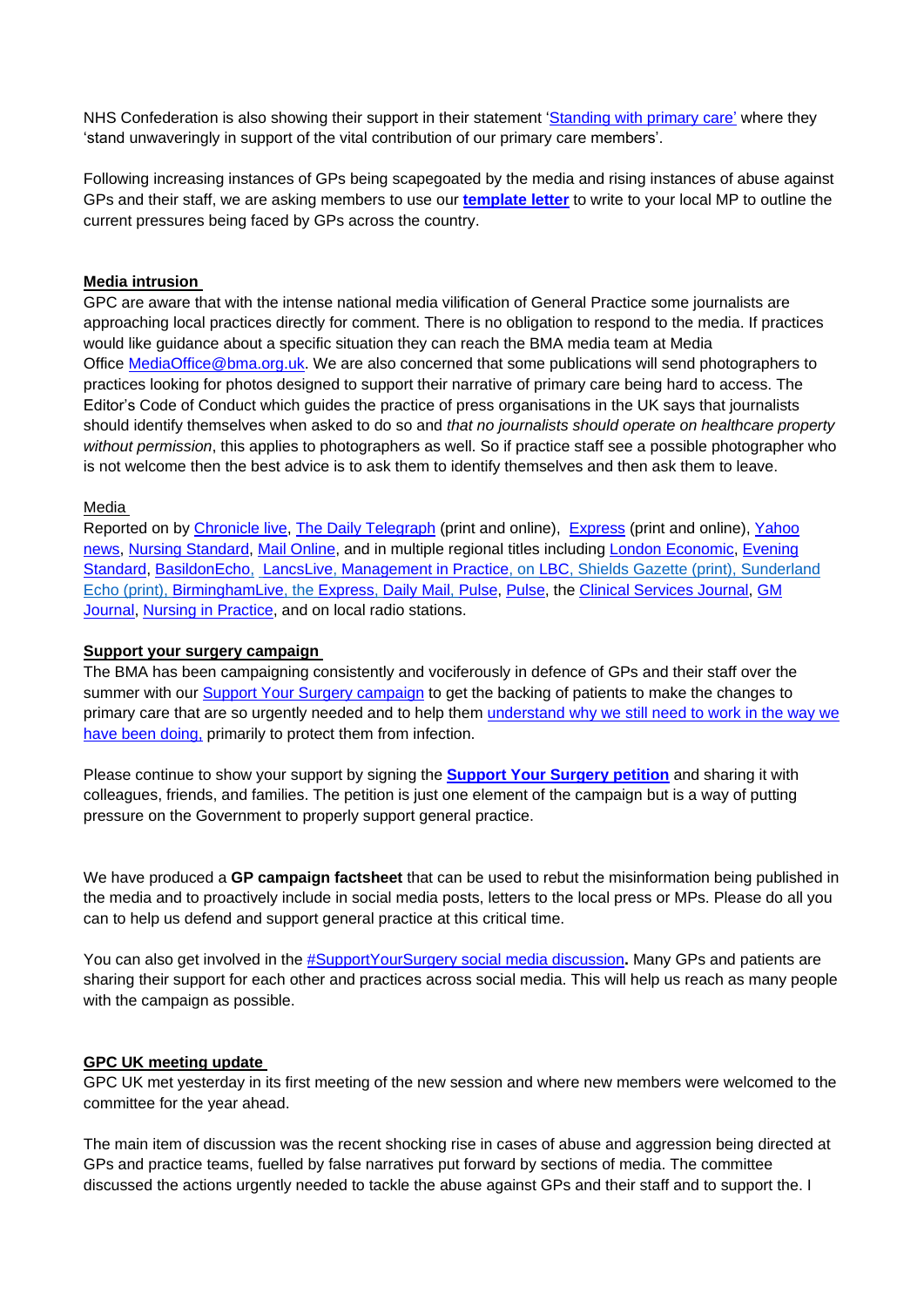also updated the committee on plans to meet with the Secretary of State for Health yesterday afternoon, more of which is reported in the next item.

The committee discussed further campaigning planned by the BMA in defence of GPs and their practices following on from the Support Your Surgery campaign. Work on the actions that can be taken next both nationally and by individual practices is happening at pace over the coming weeks.

GPCUK also discussed the following key items:

- Updates from the four nations on ongoing work
- Update on COVID-19 pandemic and vaccinations from Dr Susan Hopkins, Public Health England, and Dr Jonathan Leach, Medical Director COVID-19 Vaccination at NHS England
- Health and Social Care Bill report from David Wrigley, chair of the BMA health bill task group
- The role of General Practice in addressing climate change
- Health inequalities and an update on BMA work

The policy lead update and a summary of my oral report to the committee on items not otherwise on our agenda are attached.

## **Support for GPs**

We were pleased to have some recognition from the Deputy Prime Minister, Dominic Raab, who thanked GPs in answer to a question by Robert Largan MP to get GPs to see patients face-to-face. Mr Largan said GPs have done a brilliant job and are working long hours in challenging circumstance, but many constituents have raised concerns about seeing their GP face-to-face.

Mr Raab paid tribute to GPs by saying "I join him in thanking GPs for the heroic job they have done in seeing us through the pandemic" and also said appointments have returned to pre pandemic levels.

## **COVID vaccinations**

Phase 3 and booster vaccinations (England)

The roll out of the COVID booster vaccination programme has started this week, for the eligible cohorts (aged 50 and over, health and social care workers, and those clinically extremely vulnerable aged 16 and over).

Those who have had their second vaccine at least six months ago are eligible, and in line with JCVI advice, people should receive either one dose of the Pfizer vaccine or half a dose of the Moderna vaccine, which means for some people their booster dose may be different from the vaccines they had for their first and second dose. People could also be offered a booster dose of the Oxford/AstraZeneca vaccine if they cannot have the Pfizer/BioNTech or Moderna vaccine.

Updated Patient Group Directions and national protocols for use in England for Pfizer BioNTech Covid-19 Vaccine BNT162b2 and Comirnaty have been published.

## **Overprescribing report**

The national overprescribing report was published yesterday by the Department of Health and Social Care. The key recommendations from the review are:

- the introduction of a new National Clinical Director for Prescribing.
- system-wide changes to improve patient records, improve handovers between primary and secondary care, develop a national toolkit and deliver training to help general practices improve the consistency of repeat prescribing processes.
- improving the evidence base for safely withdrawing inappropriate medication
- cultural changes to reduce a reliance on medicines and support shared decision-making between clinicians and patients, including increasing the use of social prescribing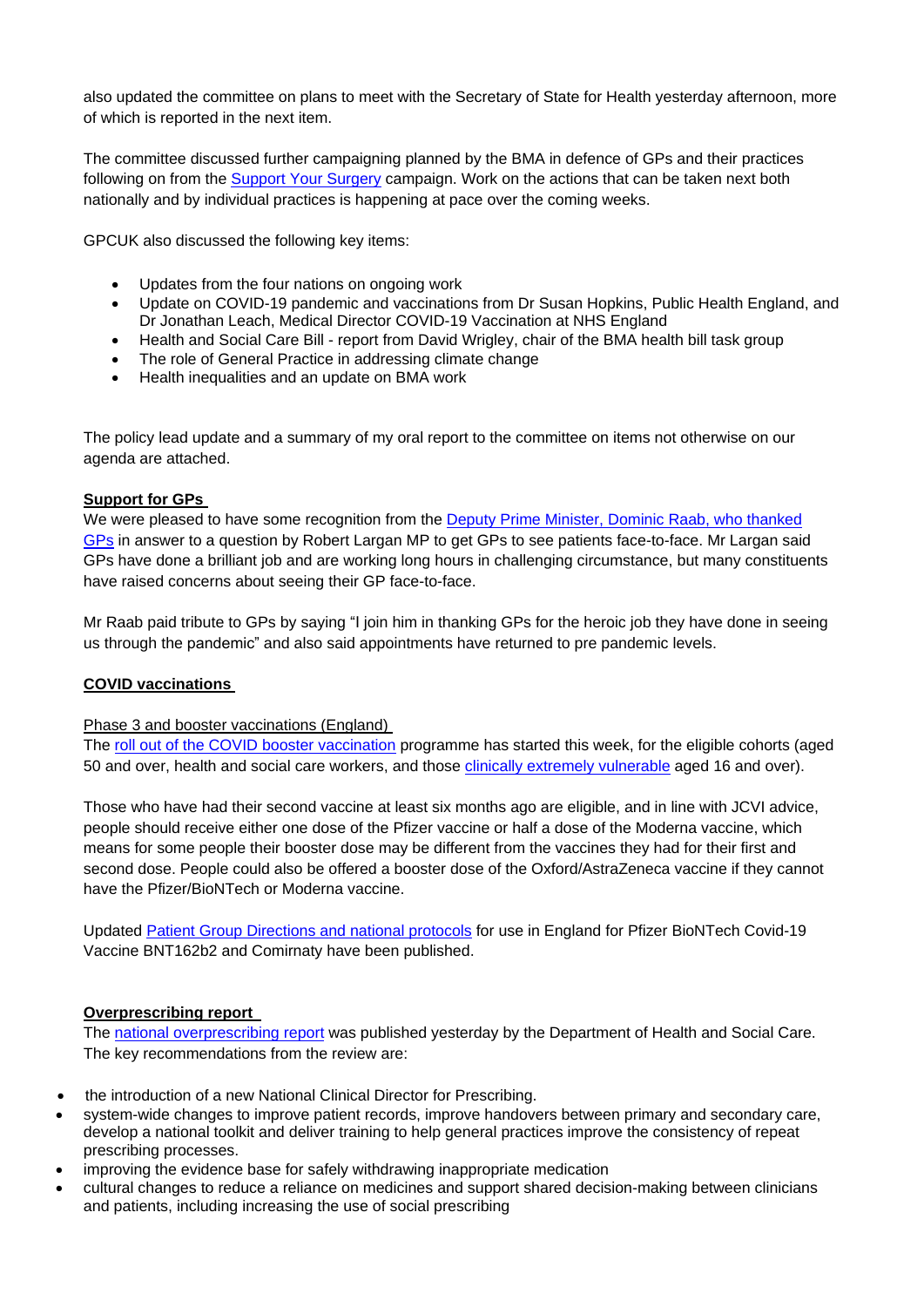- providing clear information on the NHS website for patients about their medication
- the development of interventions to reduce waste and help deliver NHS's net zero carbon emissions.

Although we agree with the overall aim and recommendations, and are pleased to see the growing number of practices that now have pharmacists working in them and increasingly making a difference both in terms of quality care and workload reduction - something we lobbied hard for - this report omits to understand that the cost of achieving change is enormous, with a service so overstretched with targets demands and a dwindling tired workforce in all health service sectors.

It also fails to highlight how difficult it can be to access alternative services, with long waiting times and limited interventions, leaving GPs with lack of support for their patients with acute and often complex needs. It is also regrettable that international comparators and any lessons learned from overseas haven't been incorporated into the report.

The good work that general practice does do in managing multiple co-morbidities and complexity, having to make complex decisions in partnership with patients within a very resource poor environment, should be acknowledged.

#### **End of the shielding programme and closure of the Shielded Patient List (SPL)**

We have updated our webpage on shielding following the Government announcement that the shielding programme has now ended and patients will no longer be advised to shield.

#### **Pension deductions by PCSE**

We are aware that around 2,000 practices did not have pension deductions taken for one or more GPs from June through August. PCSE inform us that the majority will have the deductions in total taken from payments to practices during this month's payment runs. The deductions will be taken from the first payment processed by PCSE during the month, be that global sum or any other payment. Where the deduction total is greater than this payment the balance will be taken from the next payment during this month.

PCSE tell us that they have communicated this to affected practices but we are keen that this is understood. They have advised us that practices will also receive a separate statement with details of the pensions deductions being taken and that it will be important that practices compare both statements to ensure they have the full view of payments in vs the deductions.

#### **LMC UK conference agenda committee elections**

The results from the LMC UK conference agenda committee elections have now been confirmed, and are as follows: Bethan Roberts (Wales & member of GPC UK) Alastair Taylor (Scotland) Paul Evans Shaba Nabi Rachel McMahon Elliott Singer Ursula Brennan (Northern Ireland)

#### **GP Trainees committee chair**

Congratulations to Dr Euan Strachan-Orr who has been elected as the new chair of the GP Trainees committee. Thanks too to Dr Lynn Hryhorskyj for all the work she has done for GP trainees during her time as chair.